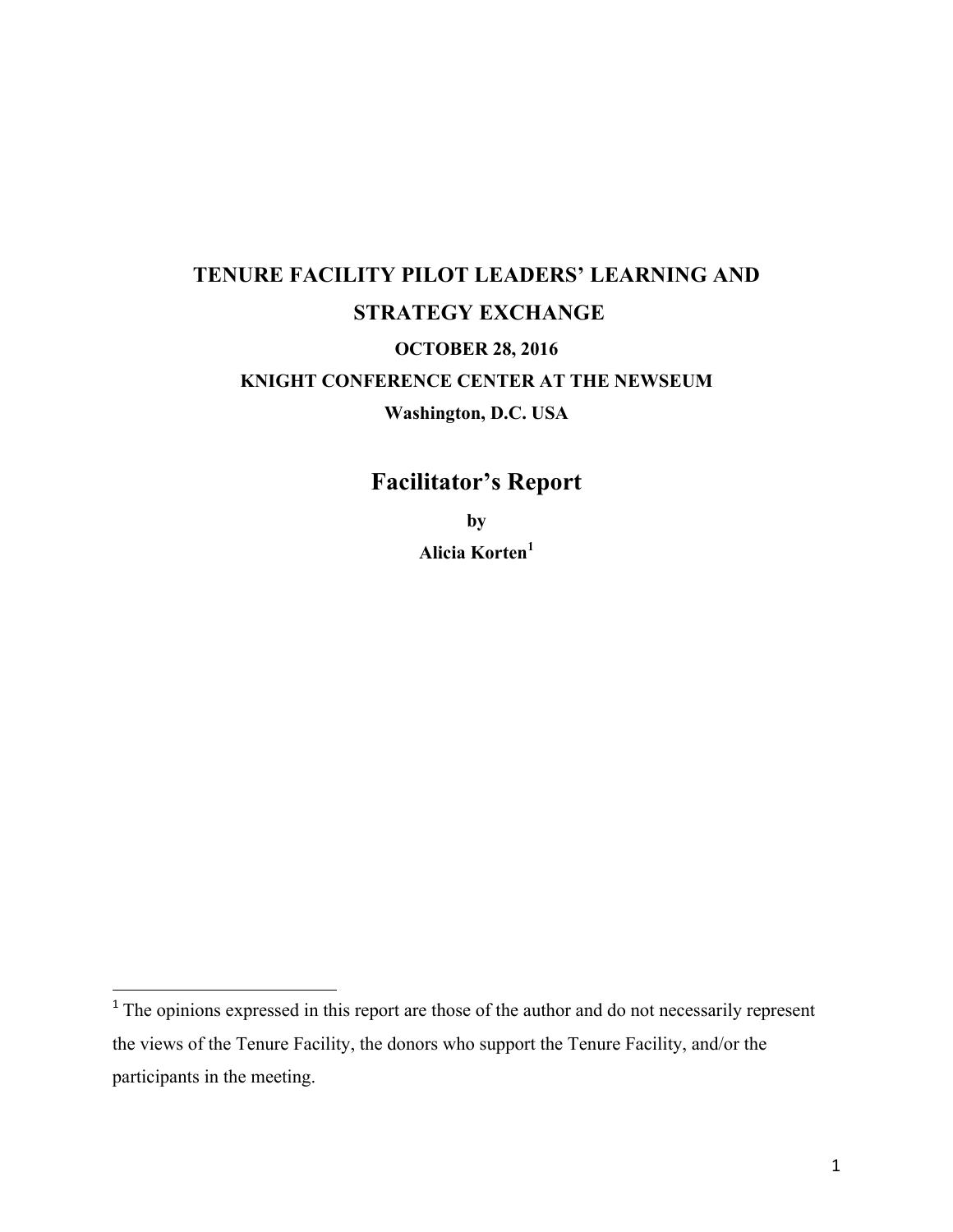#### Learning Exchange Objectives

The Pilot Leaders' Learning Exchange meeting was held in Washington, DC on October 28, 2016 at the Knight Conference Center at the Newseum. Its objectives were to celebrate achievements and identify successful strategies for scaling up with government, private sector and other key partners.

# Pilot Country Presentation Highlights

During the morning session, each country delegation gave a brief presentation on their pilot project partners, accomplishments, strategies, support received from the Tenure Facility and lessons learned. Below are highlights from these presentations.

#### Indonesia

**Key Achievements.** As a result of this project, nine district regulations have been adopted or drafted, which include in their text the recognition of roughly 800,000 hectares of 41 Adat communities. The project also financed participatory mapping for 38 communities, of which 22 maps are complete or almost complete. Project funds are institutionalizing participatory mapping as a tool for securing land rights throughout Indonesia, including by training 200+ people from government and civil society organizations on how to conduct participatory mapping processes. **Lessons.** A project success factor has been the flexibility of funding and project plans, which allowed AMAN to seize important political opportunities. AMAN used rigorous protocols on transparency and accountability with respect to accounting and finances, and these were important in building trust with the communities.

# Peru

**Key Achievements.** As a result of this project, by mid-2017 five communities will have title to their land (approximately 80,000 hectares). The project supported the development of a system to defend the territorial rights of the "Peoples in Voluntary Isolation," and won the agreement of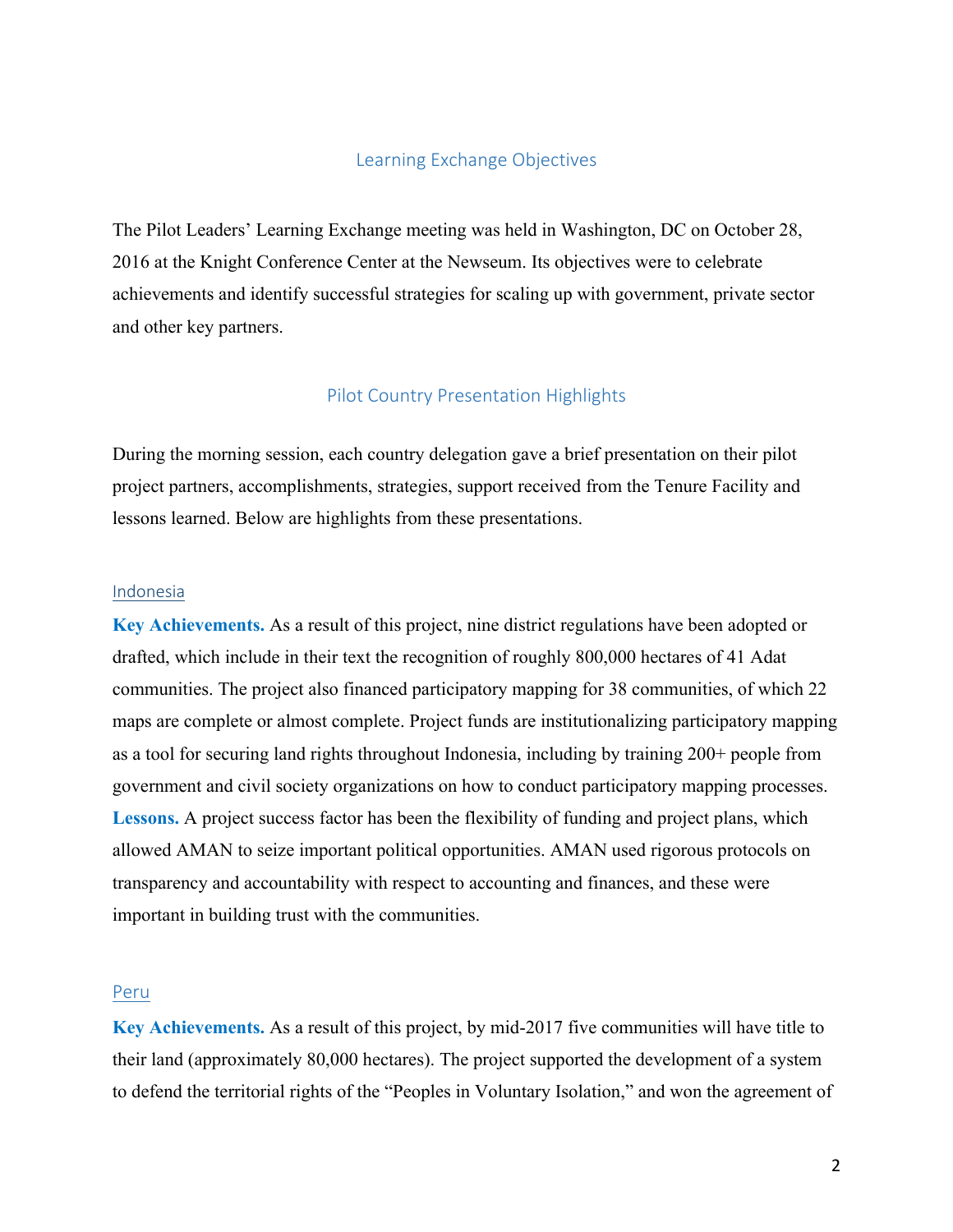the Ministry of Culture, which has agreed to work with this system. The initiative has improved the forest management of the 27,000-hectare Forest Monitoring Initiative (Veeduria) of FENAMAD.

Lessons. The project has secured its successes in part by focusing on working with government technical staff.

#### Panama

**Key Achievements.** The project has established a legal clinic within COONAPIP, which has strengthened COONAPIP's capacity to pursue land claims, and has helped resolve sixteen significant land dispute claims (1,240 hectares of land). Thirty-six authorities have been trained with respect to national and international law on Indigenous Peoples' rights and collective land titling.

The pilot project has helped four territories covering 70,260 hectares of land to make significant advances within the formal titling process. However, unexpectedly, the Ministry of the Environment has reversed its prior position and blocked the final stage of the titling process because the territories overlap with protected areas. The Ministry cited laws that prohibit protected lands from being titled. COONAPIP's legal clinic has mounted a serious legal challenge on Constitutional and national/international jurisprudence grounds, and has supported COONAPIP in drawing both national and international attention to the issue of overlapping land claims, increasing the chances that there will be resolution.

**Lessons**. Providing COONAPIP with funding to help the government comply with land administration processes, as well as hold government entities accountable to implement existing laws has accelerated titling efforts, and enhanced COONAPIP's national influence. However, contradictory laws have caused delays. In addition, changes to the political environment have narrowed the window of opportunity. Identifying the steps involved in titling has been an important step in securing results. Through participatory mapping, COONAPIP has come to recognize the important role that women play in the assertion of land rights.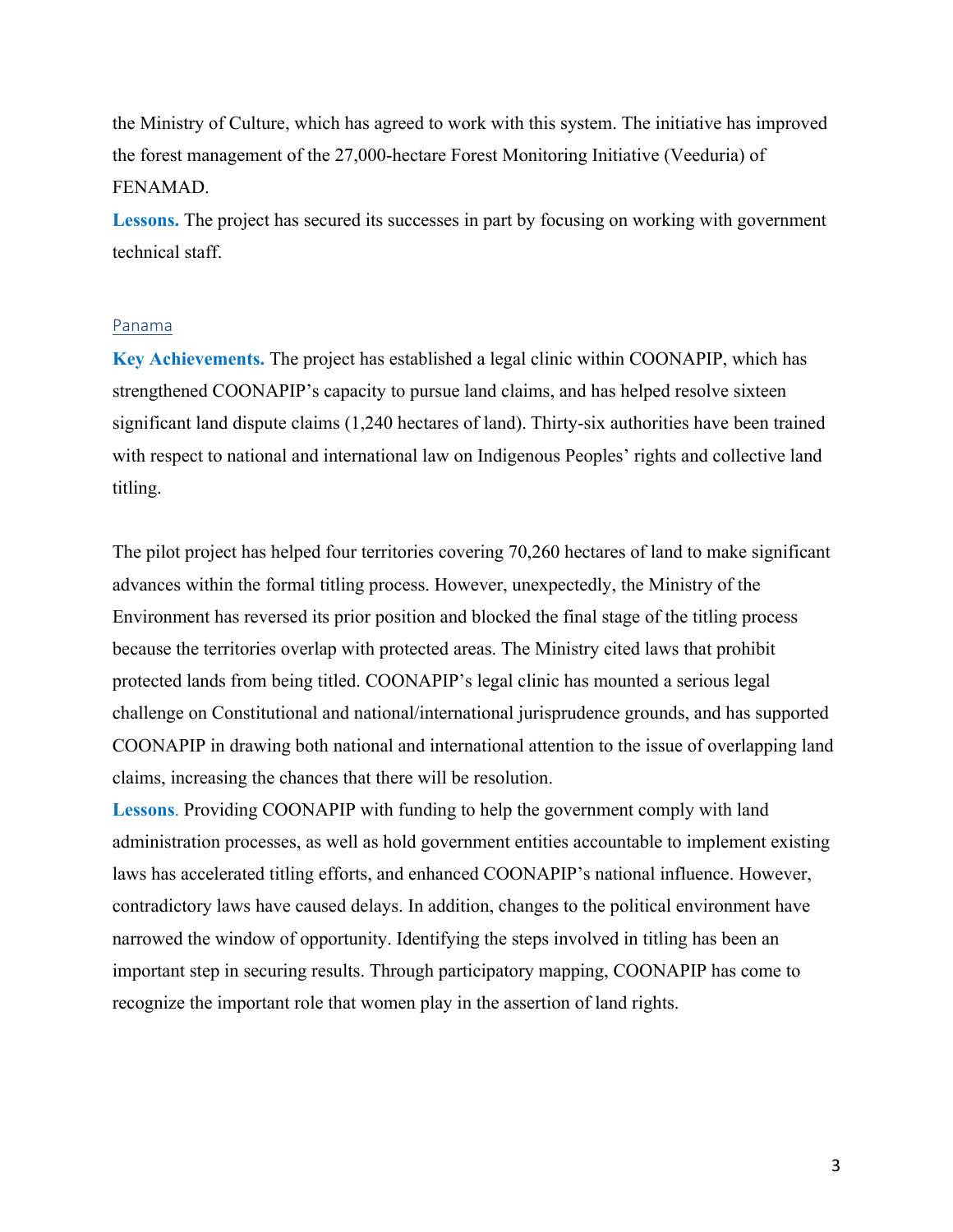#### Liberia

**Key Achievements.** The pilot project supported the development of a seven-step participatory community self-identification methodology that will be scaled nationally. To date the protocol is under testing in over 70 towns, spanning nine of Liberia's fifteen counties. These communities represent approximately 45,000- 60,000 people. The work represents the first time in the history of Liberia that communities have led a formal process, sanctioned by and with the direct participation of government, to define their own community boundaries and is contributing to the establishment of more transparent and democratic practices within village structures. Twentyseven individuals have been trained in the self-identification methodology developed as part of the project, including government officials and civil society representatives. The effort has strengthened civil society-government relationships and created a framework and opportunity for an innovative partnership between government, CSOs and communities for the implementation of the process for the recognition of customary land rights countrywide – a process that will take years. In the absence of this type of partnership, government alone would not be resourced to fully implement the (pending Congressional approval) Land Rights Act as regards recognition of customary land rights.

The head of the Government's Interim Land Task Force (now Liberian Land Authority) has expressed appreciation for the project, which is allowing the Government to position itself in advance of the near-overwhelming demand for titling of customary lands expected following the passage the Land Rights Act. In comparison to the rigidity of many bilateral and multilateral institution's projects, he has noted the extreme value of the flexibility of the TF financing, which has allowed for a Liberian-driven learning process.

**Lessons**. Through working together, an atmosphere of trust and respect between government and CSOs can be developed, despite initial fears and concerns about the risks involved in working together closely. The development of this relationship is what creates the potential and opportunity for scaling up. Project leaders recommended that greater attention be paid to clarifying roles, implementation and governance/decision-making structures prior to project initiation. They also noted the importance of the role TF played as 'honest broker', which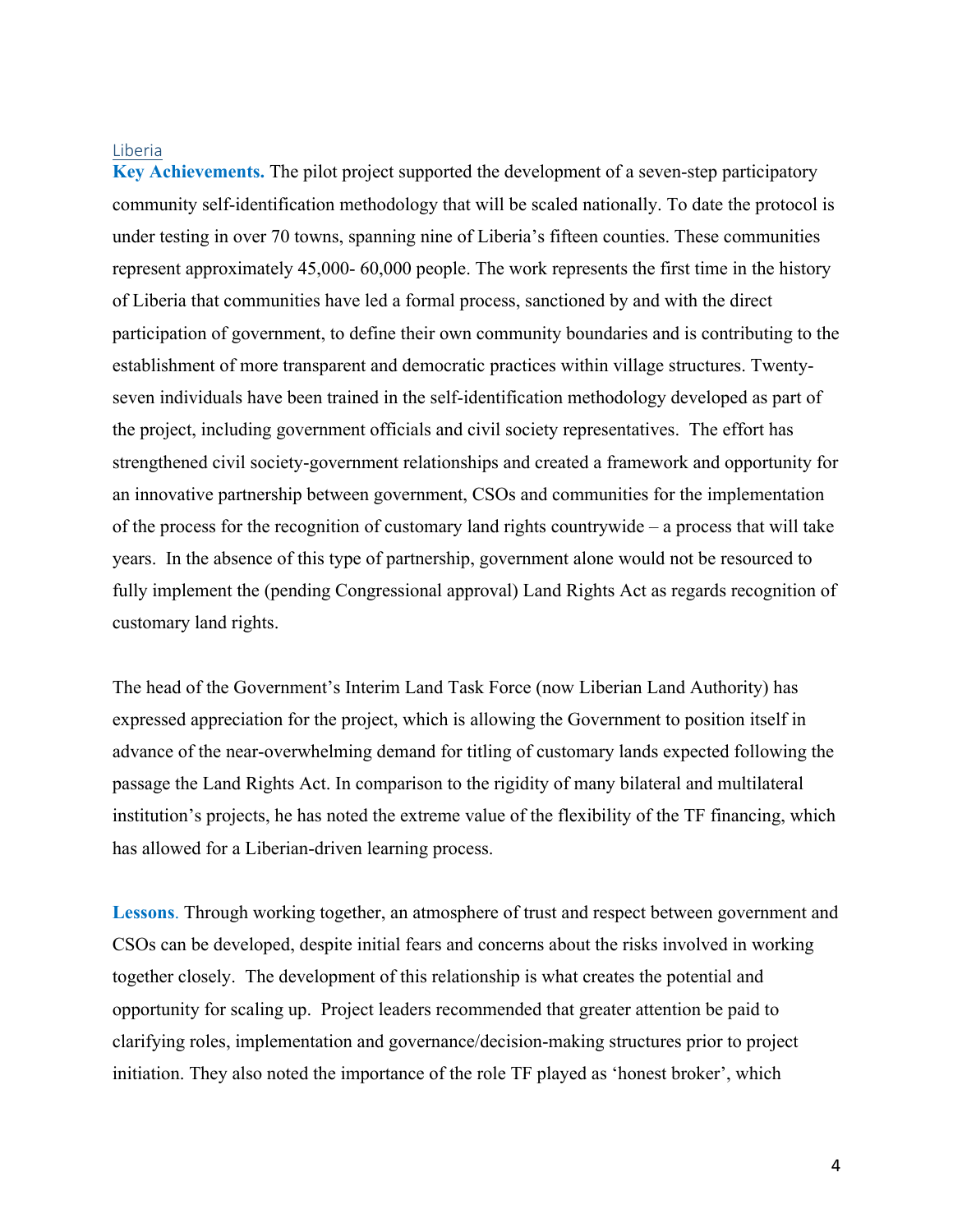diffused potential conflict between implementation partners. Having a liaison that bridges government with civil society has been critical.

#### Cameroon

**Key Achievements.** The Cameroon pilot project has developed a standardized national protocol for participatory mapping, which will be outlined in a manual expected to be published in 2016. The project's multisector strategic advisory group (which includes government officials, civil society leaders and other important stakeholders) has been instrumental in helping build a national consensus in support of this protocol, and is helping position the methodology as a national standard. Over five hundred people helped to develop the protocol, and roughly 100 women and men have been trained and employed as local cartographers. Influenced by the project, the Parliament Network and Cameroon Traditional Chiefs Network adopted participatory mapping in their action plan. As a result of this project, the National Institute of Cartography will help manage the national mapping processes, including acting as the depository for the maps.

**Lessons.** The effort has been remarkably well received within the government. Two factors were critical to this success. One was the prestigious platform the Tenure Facility and the strategic advisory group gave the project. Another was having a focal point person who held a prestigious position within the government, has strong civil society relationships and can bridge government-civil society relationships.

# Mali

**Key Achievements.**.. The project is helping establish local land commissions to prevent and manage land conflicts under the Peace Accord. It is supporting the validation of local legal instruments for documenting land transactions. It is supporting the elaboration of implementing regulations of several decrees. And it also supporting the consultation process of a new Land Law. In addition, the work has been instrumental in establishing over  $4,000$  hectares as a community forest reserve, and helping a community and mining investor reach an agreement for local sustainability, affecting roughly 3,000 hectares of land.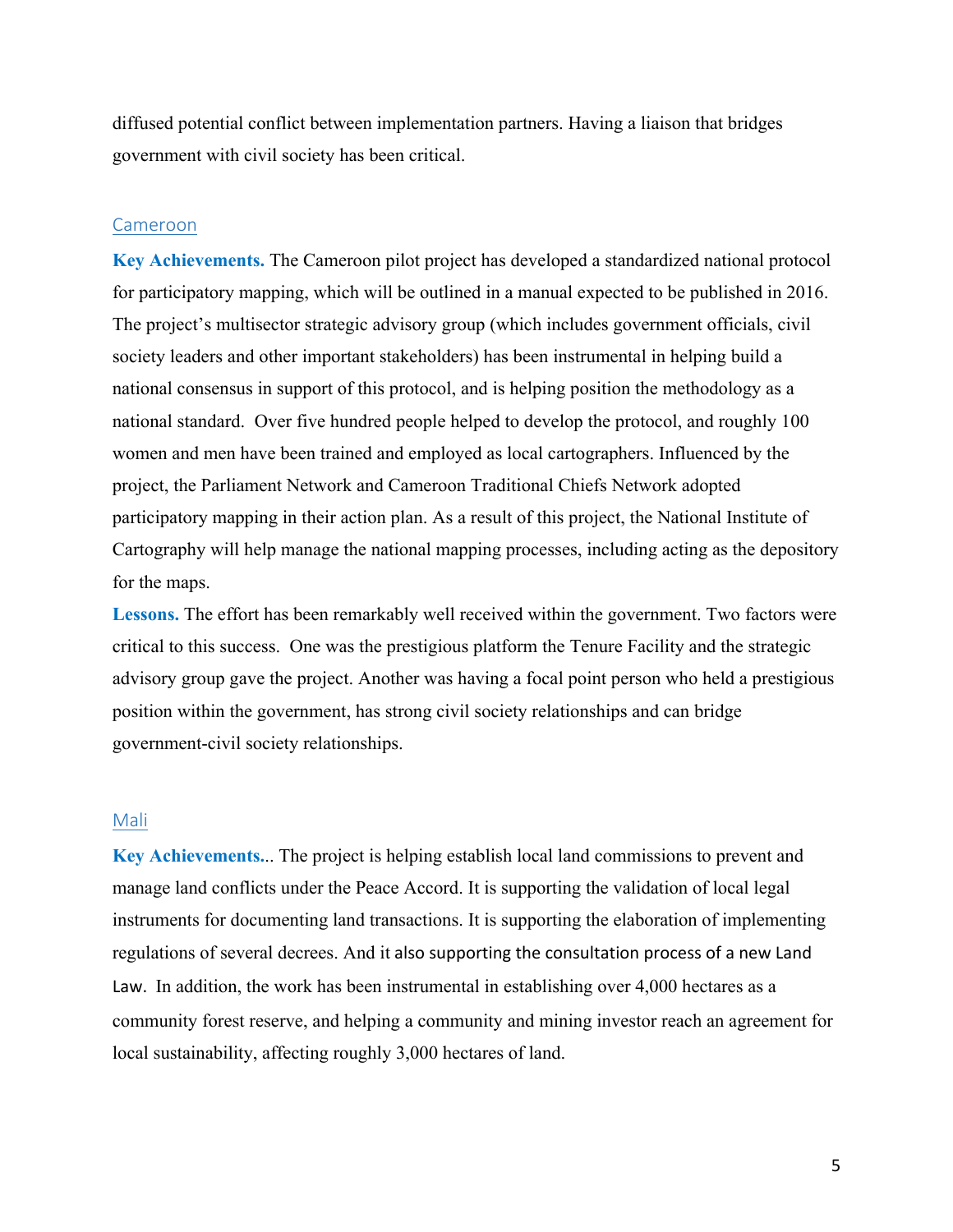**Lessons.** The project has been instrumental in supporting government implementation, as the government lacks funds to carry out related activities. Securing commitment from local governments and training farmer organizations on how to effectively negotiate has been essential.

# Strategic Discussion on Collaboration and Scaling Up

The afternoon session included a robust and candid dialogue regarding the projects' remarkable successes, the challenges encountered and lessons for moving forward. Highlights are below.

#### Implementation Structures

**Flexibility.** A key success factor of the initiative has been its flexibility, which has allowed country leaders to respond to political dynamics as they unfold and align project goals to emerging stakeholder needs. The funding mechanism and design plans were flexible enough to meet the real project needs. ("Rigid resources do not respond to changing dynamics and political opportunities.")

**Trust and Transparency**. Relationships are built on trust, and financial and decision-making transparency is key to building that trust. The Indonesia delegation noted that AMAN presents a financial report to community representatives every two months. One advisory board member suggested developing common standards of accountability across projects. The group discussed how it can be difficult for community-based organizations to share financial information with communities when environments are politicized. One leader noted that sharing information is easier when leaders take time to ensure communities are clear about project objectives and when projects are clearly aligned behind community aspirations.

**Project Implementers.** The Tenure Facility board chair noted that most international projects define government engagement as loaning money directly to the government. This initiative, in contrast, lets communities and their allies manage funds. Choosing funding recipients that either represent or have direct relationships with communities has elevated community voices, shifted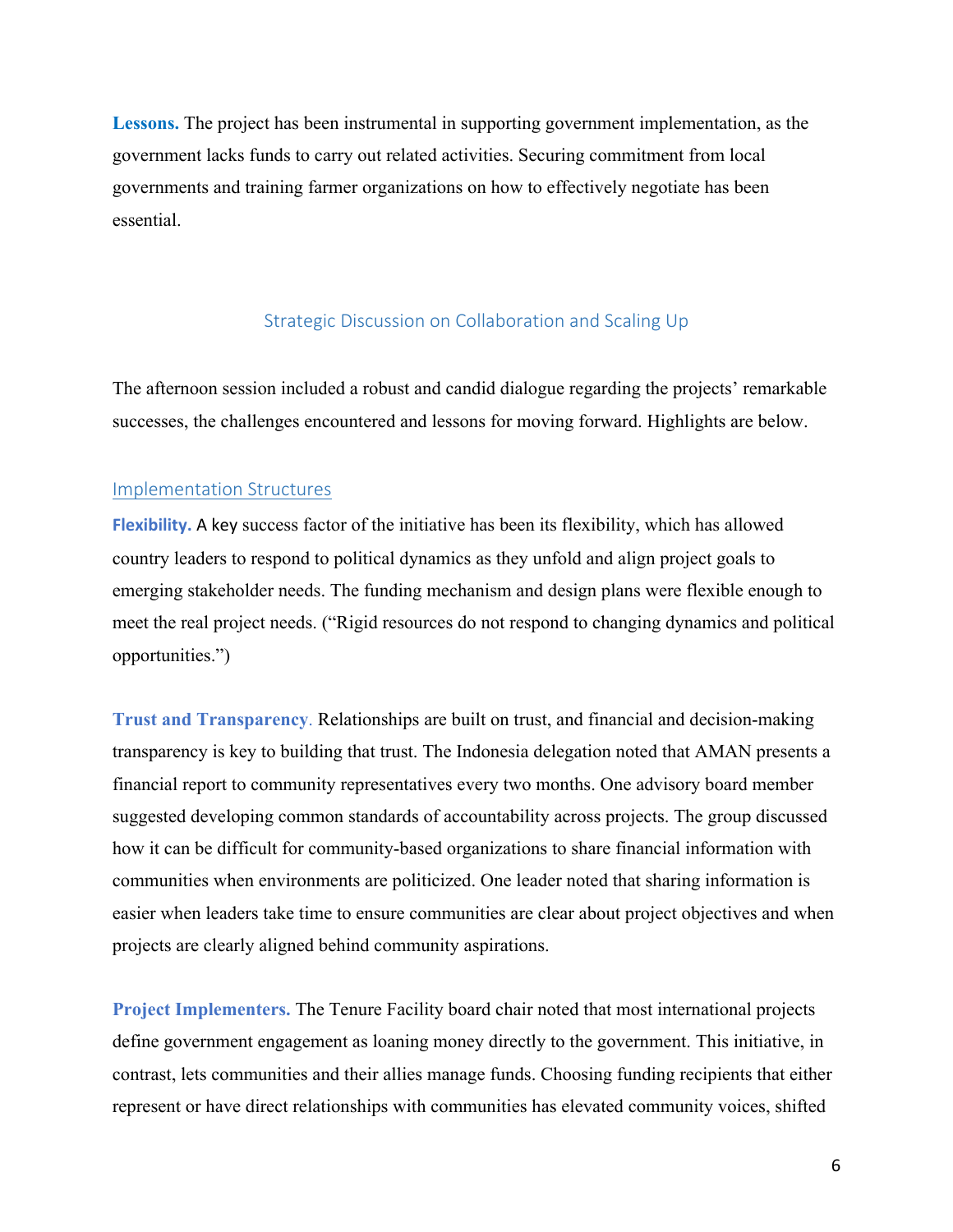power dynamics within countries, and—by equalizing power relationships—is helping government and civil society work more effectively together. By tying money to communities, civil society engages their government from a position of strength. ("We are initiators and we are offering our tools to the government." / "Giving money to the government [as is typically done by international lending institutions] is not the key ingredient; the key ingredient is government engagement.")

**Implement to Scale.** It was noted that the projects worked best when factors that lead to projects scaling nationally and internationally were identified and incorporated into project design from the outset, and attention paid to scale throughout the project's implementation.

To scale effectively, one must have an effective model and be able to convince others to adopt that model. To enroll others, the model must have a documented result, a methodology that is scalable and evidence that the model will address interests of influential decision-makers. Ultimately, decision-makers must want to adopt the model. The possibility that stakeholders will adopt a model increases significantly if they have been included in project development from the outset. To ensure continuity, at the completion of the project, the TF facility should create, and support projects in developing, marketing materials that include compelling outcomes and stories. Such materials would help both international and project-specific fundraising and alliance-building efforts.

# Government & Stakeholder Engagement

**Stakeholder Engagement.** Participants underlined the importance of including stakeholders the project hopes to influence at the outset. Strategic inclusion of key national-level actors builds commitment to scale. All three African-based programs, for example, noted that building high profile platforms for government-civil society engagement into project design has built national commitment that creates the real potential to scale project results. ("Our work becomes unstoppable"). In addition, choosing an influential focal point person trusted by both the government (former government officials) and civil society is a promising factor that could prove to be a critical contribution to ultimate success in scaling—strengthening project credibility and helping build strategic partnerships. The Cameroon delegation noted that they are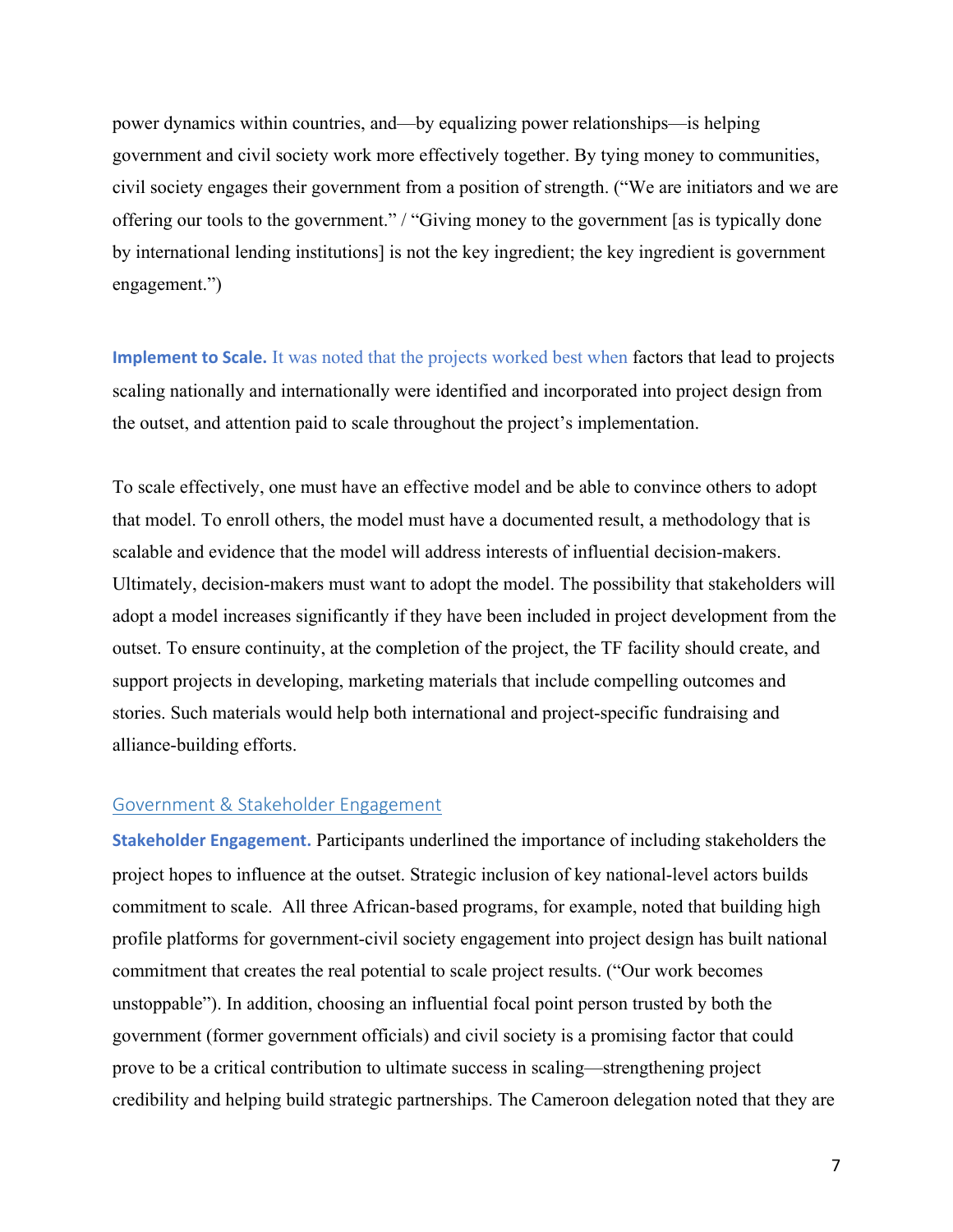now identifying private sector companies that would like to "do the right thing" with respect to environmental impact statements and that it would have been beneficial to include these companies in their national consensus building process from the outset. Panama acknowledged that their government focus in the past has largely been one of confrontation and noted that it was time for finding more mechanisms for effective collaboration. ("with rights comes responsibilities").

**Government Is Not Monolithic.** A key lesson for multiple country delegations has been learning how diverse the individuals and units within their governments are and that they can find aligned partners within the government. For example, Indonesia has found that when efforts at the national level have stalled, they have been able to turn to local government to secure results. Peru noted that building relationships with those working at the technical and implementation levels of the government, who are less influenced by political environments, has been key to supporting project continuity. Peru also noted that different agencies have different interests, and the project has been able to forge relationships with government institutions aligned with project goals. In Panama, COONAPIP has found allies in some government agencies that also question the Ministry of Environment's stance that one phrase in one law prohibits their allowance of titling indigenous land that overlap with protected areas. Panama team noted that working with entities that are not supportive of "the cause" makes the results of short-term projects less predictable.

**Community Engagement.** It is essential to have smart and strategic identification of what is the optimal investment in engagement and capacity building that is relevant to project objectives and desired results. Communities are the critical stakeholders in projects. To garner critical support at the community level, capacity building at some scale is required. Projects must dedicate funding and articulate and fully implement mechanisms to enable appropriate community engagement within the project context.

# Securing Long-Term Impact

**National Capacity.** Country delegations noted that they would like to strengthen their own national capacity ("We must build our own national capacity"). Delegates reflected on the need for countries to have national institutions that are able to fully fund land titling. They would like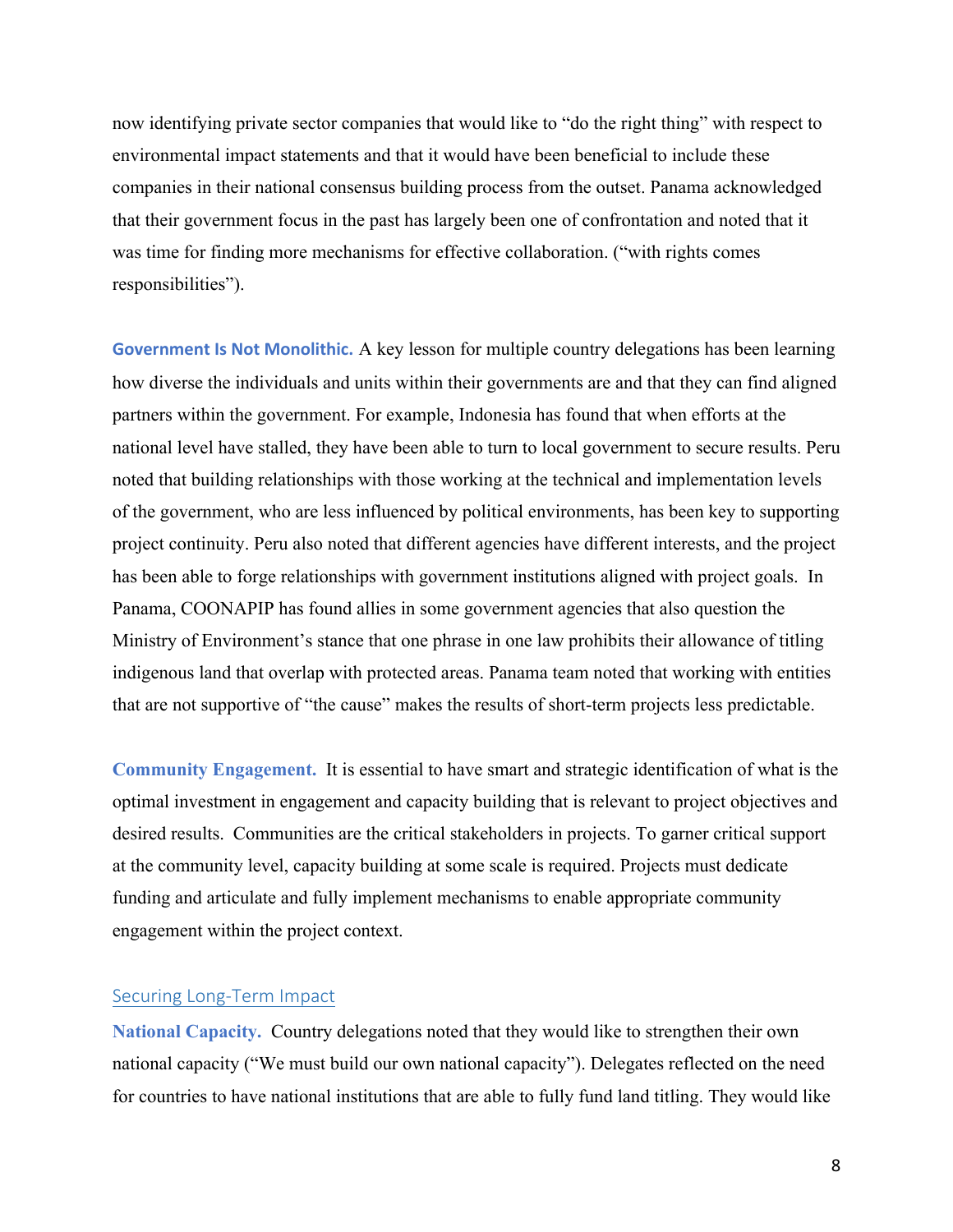to see more spaces for building broad-based national support for tenure rights. ("The creation of deeper platforms in the countries is important.") In addition, there must be continued focus on building the strength of community-based institutions.

**Mapping as a Political and Social Process**. By strengthening the voices of communities, the participatory mapping efforts in Liberia contribute to broader community engagement, which in turn can contribute to increasing transparency and better governance of land and land-based resources. Indonesia is a front-runner in including women in participatory mapping processes. The Indonesia delegation noted that women's work gathering forest resources—including medicine for their families—makes women strong advocates for forests. Including women in mapping conversations has helped them to take a stand to protect the forests within village and local level decision-making structures. Panama team also noted that youth gravitate to mapping processes as they enjoy using the accompanying technology, and their participation is helping build youth confidence.

#### Tenure Facility Role

**Communications and Funding Strategies**. Country delegations believe the Tenure Facility should play an important role in securing the advances achieved through the pilot projects. For example, the delegations requested that the Tenure Facility support them in more effectively sharing national and global success stories. Strong communications tools will help consolidate the impact of efforts to build country-level support. In addition, compelling stories will help countries and the Tenure Facility secure additional funding.

The Tenure Facility will continue to seek ways to act as a leading source of knowledge on tenure rights and related impact models. For example, they will facilitate learning exchanges within and between countries and host a learning portal to encourage inter-country exchanges. The Tenure Facility will also continue developing communications tools to share country and global stories, models, successes and insights.

The Indonesia delegation underlined the important role the Tenure Facility plays and offered to communicate this message to international players. Delegations noted that the Tenure Facility, in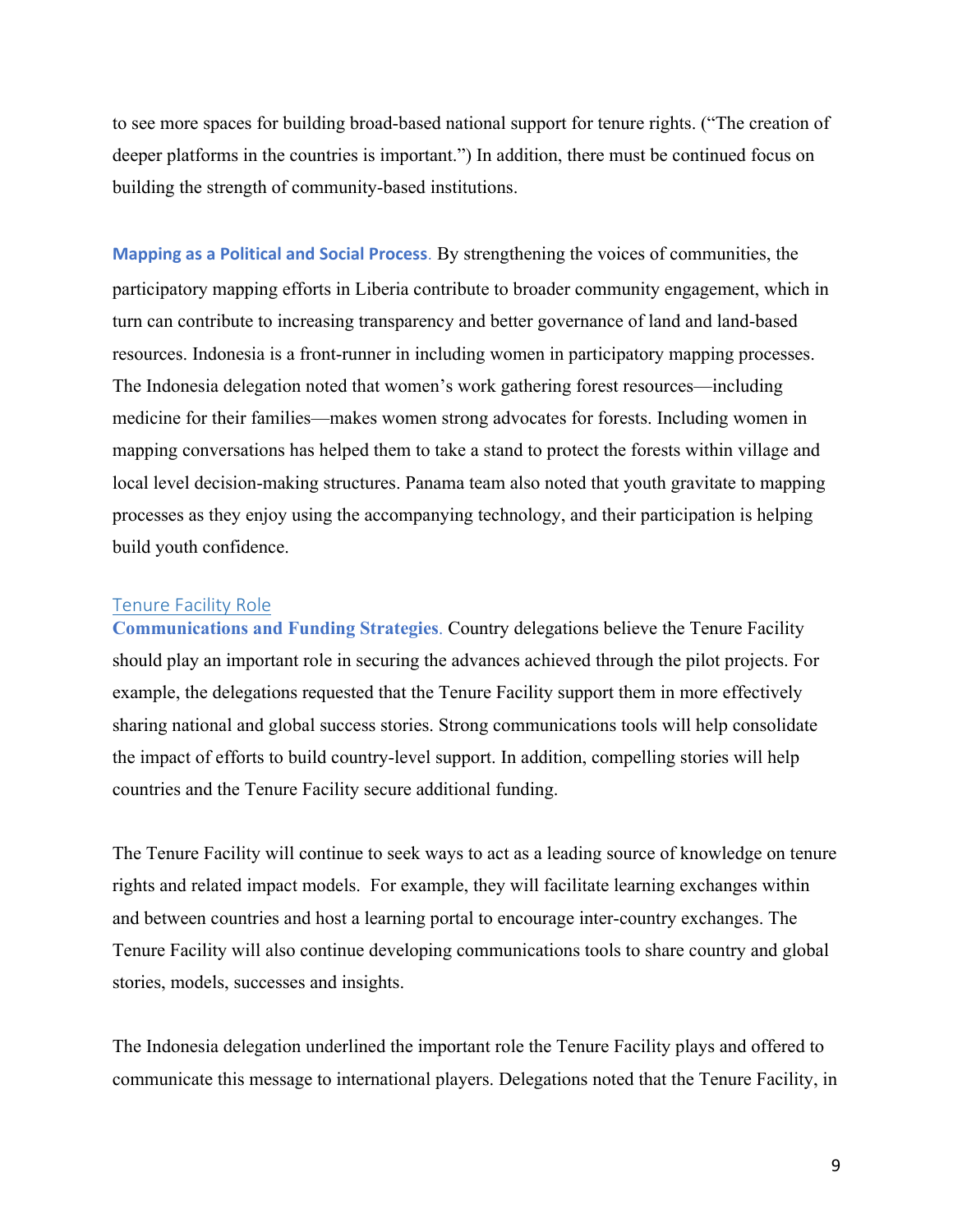addition to providing funding, has offered critical technical support, strengthened their own credibility vis-a-vi decision-makers within their countries and built new and important international relationships.

**Unique Positioning**. Participants expressed several ways that the Tenure Facility is unlike any other global forum or institution. Key characteristics of the Tenure Facility, which combine to make TF a unique organization, include the Tenure Facility´s way of working by:

- Focusing on local communities as the managers and protectors of natural resources;
- Assisting the implementation of existing tenure laws as opposed to advocacy
- Empowering communities, including when possible giving funding directly to community-based organizations;
- Encouraging innovative strategies for developing relationships between government and civil society, including providing forums for these sectors to forge common solutions to tenure rights;
- Developing learning mechanisms so that each pilot country's experience contributes to the evolution of the global Tenure Facility as well as determining scalable tenure rights models;
- Building trust-based relationships in which funders and grant recipients are in conversations focused on mutual respect and learning.

The Tenure Facility will continue to hone what makes it unique within the broader context of forests and tenure rights.